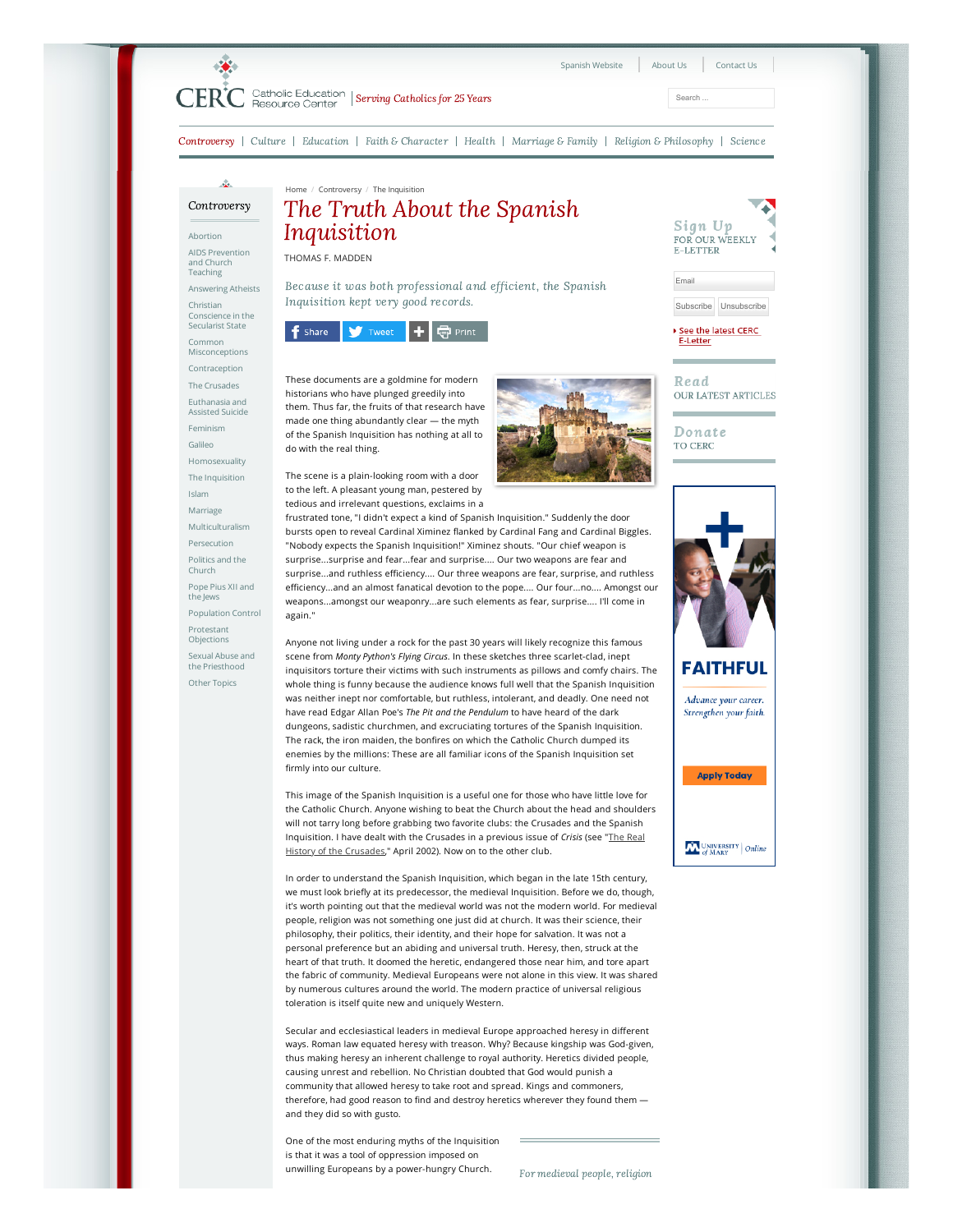Nothing could be more wrong. In truth, the Inquisition brought order, justice, and compassion to combat rampant secular and popular persecutions of heretics. When the people of a village rounded up a suspected heretic and brought him before the local lord, how was he to be judged? How could an illiterate layman determine if the accused's beliefs were heretical or not? And how were witnesses to be heard and examined?

The medieval Inquisition began in 1184 when Pope Lucius III sent a list of heresies to Europe's bishops and commanded them to take an active role in determining whether those accused of heresy were, in fact, guilty. Rather than relying on secular courts, local lords, or just mobs, bishops were to see to it that accused heretics in their dioceses were examined by knowledgeable churchmen using

was not something one just did at church. It was their science, their philosophy, their politics, their identity, and their hope for salvation. It was not a personal preference but an abiding and universal truth. Heresy, then, struck at the heart of that truth. It doomed the heretic, endangered those near him, and tore apart the fabric of community.

Roman laws of evidence. In other words, they were to "inquire" — thus, the term "inquisition."

From the perspective of secular authorities, heretics were traitors to God and king and therefore deserved death. From the perspective of the Church, however, heretics were lost sheep that had strayed from the flock. As shepherds, the pope and bishops had a duty to bring those sheep back into the fold, just as the Good Shepherd had commanded them. So, while medieval secular leaders were trying to safeguard their kingdoms, the Church was trying to save souls. The Inquisition provided a means for heretics to escape death and return to the community.

Most people accused of heresy by the medieval Inquisition were either acquitted or their sentence suspended. Those found guilty of grave error were allowed to confess their sin, do penance, and be restored to the Body of Christ. The underlying assumption of the Inquisition was that, like lost sheep, heretics had simply strayed. If, however, an inquisitor determined that a particular sheep had purposely departed out of hostility to the flock, there was nothing more that could be done. Unrepentant or obstinate heretics were excommunicated and given over to the secular authorities. Despite popular myth, the Church did not burn heretics. It was the secular authorities that held heresy to be a capital offense. The simple fact is that the medieval Inquisition *saved* uncounted thousands of innocent (and even not-so-innocent) people who would otherwise have been roasted by secular lords or mob rule.

As the power of medieval popes grew, so too did the extent and sophistication of the Inquisition. The introduction of the Franciscans and Dominicans in the early 13th century provided the papacy with a corps of dedicated religious willing to devote their lives to the salvation of the world. Because their order had been created to debate with heretics and preach the Catholic faith, the Dominicans became especially active in the Inquisition. Following the most progressive law codes of the day, the Church in the 13th century formed inquisitorial tribunals answerable to Rome rather than local bishops. To ensure fairness and uniformity, manuals were written for inquisitorial officials. Bernard Gui, best known today as the fanatical and evil inquisitor in *The Name of the* Rose, wrote a particularly influential manual. There is no reason to believe that Gui was anything like his fictional portrayal.

By the 14th century, the Inquisition represented the best legal practices available. Inquisition officials were university-trained specialists in law and theology. The procedures were similar to those used in secular inquisitions (we call them "inquests" today, but it's the same word).

The power of kings rose dramatically in the late Middle Ages. Secular rulers strongly supported the Inquisition because they saw it as an efficient way to ensure the religious health of their kingdoms. If anything, kings faulted the Inquisition for being too lenient on heretics. As in other areas of ecclesiastical control, secular authorities in the late Middle Ages began to take over the Inquisition, removing it from papal oversight. In France, for example, royal officials assisted by legal scholars at the University of Paris assumed control of the French Inquisition. Kings justified this on the belief that they knew better than the faraway pope how best to deal with heresy in their own kingdoms.

These dynamics would help to form the Spanish Inquisition — but there were others as well. Spain was in many ways quite different from the rest of Europe. Conquered by Muslim jihad in the eighth century, the Iberian peninsula had been a place of near constant warfare. Because borders between Muslim and Christian kingdoms shifted rapidly over the centuries, it was in most rulers' interest to practice a fair degree of tolerance for other religions. The ability of Muslims, Christians, and Jews to live together, called *convivencia* by the Spanish, was a rarity in the Middle Ages. Indeed, Spain was the most diverse and tolerant place in

From the perspective of secular authorities, heretics were traitors to God and king and therefore deserved death. From the perspective of the Church, however, heretics were lost sheep that had strayed from the flock.

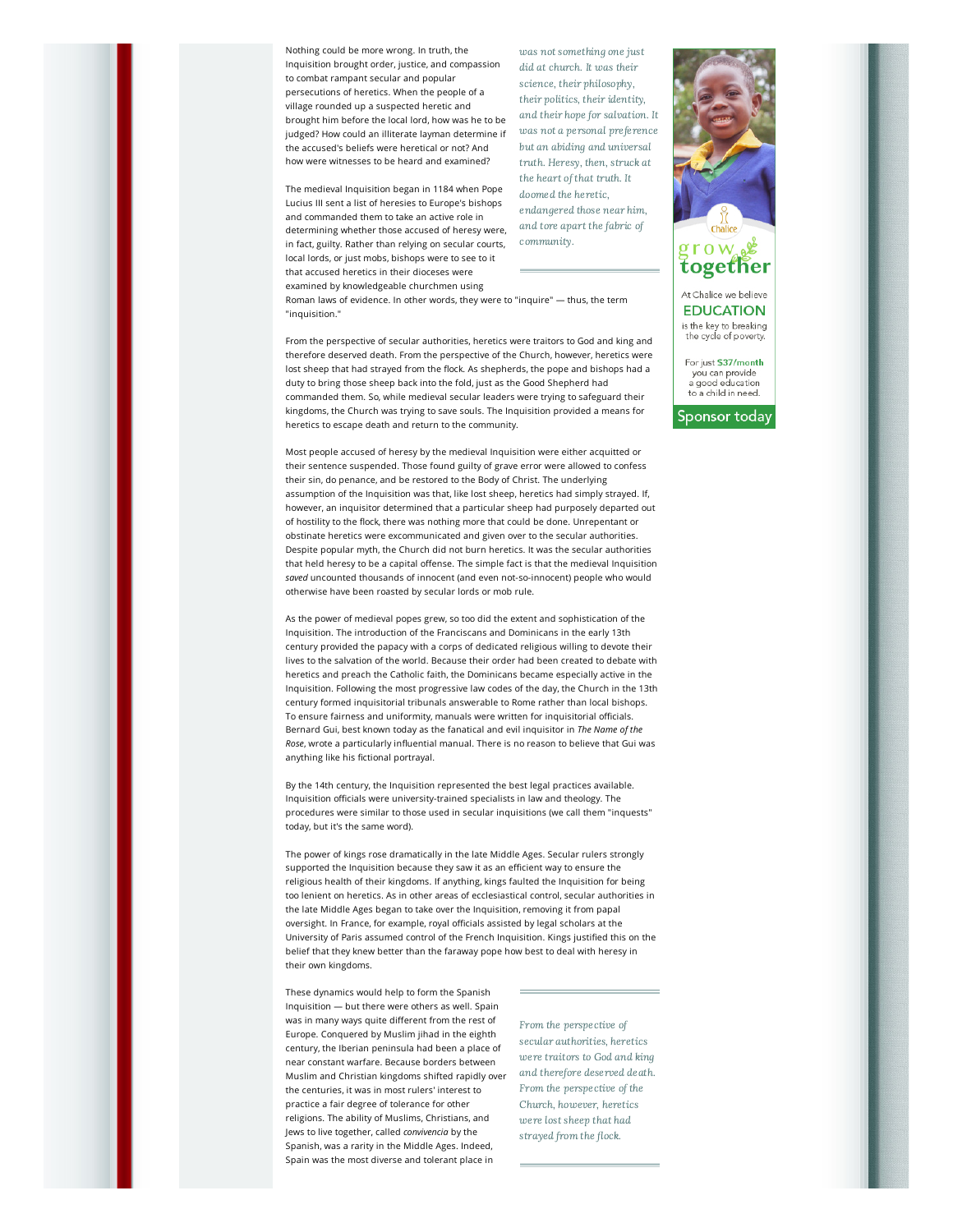medieval Europe. England expelled all of its Jews in 1290. France did the same in 1306. Yet in Spain Jews thrived at every level of society.

But it was perhaps inevitable that the waves of anti-Semitism that swept across medieval Europe would eventually find their way into Spain. Envy, greed, and gullibility led to rising tensions between Christians and Jews in the 14th century. During the summer of 1391, urban mobs in Barcelona and other towns poured into Jewish quarters, rounded up Jews, and gave them a choice of baptism or death. Most took baptism. The king of Aragon, who had done his best to stop the attacks, later reminded his subjects of well-established Church doctrine on the matter of forced baptisms they don't count. He decreed that any Jews who accepted baptism to avoid death could return to their religion.

But most of these new converts, or *conversos*, decided to remain Catholic. There were many reasons for this. Some believed that apostasy made them unfit to be lewish. Others worried that returning to Judaism would leave them vulnerable to future attacks. Still others saw their baptism as a way to avoid the increasing number of restrictions and taxes imposed on Jews. As time passed, the *conversos* settled into their new religion, becoming just as pious as other Catholics. Their children were baptized at birth and raised as Catholics. But they remained in a cultural netherworld. Although Christian, most conversos still spoke, dressed, and ate like Jews. Many continued to live in Jewish quarters so as to be near family members. The presence of *conversos* had the effect of Christianizing Spanish Judaism. This in turn led to a steady stream of voluntary conversions to Catholicism.

In 1414 a debate was held in Tortosa between Christian and Jewish leaders. Pope Benedict XIII himself attended. On the Christian side was the papal physician, Jerónimo de Santa Fe, who had recently converted from Judaism. The debate brought about a wave of new voluntary conversions. In Aragon alone, 3,000 Jews received baptism. All of this caused a good deal of tension between those who remained Jewish and those who became Catholic. Spanish rabbis after 1391 had considered *conversos* to be Jews, since they had been forced into baptism. Yet by 1414, rabbis repeatedly stressed that conversos were indeed true Christians, since they had voluntarily left Judaism.

By the mid-15th century, a whole new *converso* culture was flowering in Spain - Jewish in ethnicity and culture, but Catholic in religion. *Conversos*, whether new converts themselves or the descendants of converts, took enormous pride in that culture. Some even asserted that they were better than the "Old Christians," since as Jews they were related by blood to Christ Himself. When the *converso* bishop of Burgos, Alonso de Cartagena, prayed the Hail Mary, he would say with pride, "Holy Mary, Mother of God and my blood relative, pray for us sinners!"

The expansion of *converso* wealth and power in Spain led to a backlash, particularly among aristocratic and middle-class Old Christians. They resented the arrogance of the *conversos* and envied their successes. Several tracts were written demonstrating that virtually every noble bloodline in Spain had been infiltrated by *conversos*. Anti-Semitic conspiracy theories abounded. The *conversos*, it was said, were part of an elaborate Jewish plot to take over the Spanish nobility and the Catholic Church, destroying both from within. The *conversos*, according to this logic, were not sincere Christians but secret lews.

Modern scholarship has definitively shown that, like most conspiracy theories, this one was pure imagination. The vast majority of *conversos* were good Catholics who simply took pride in their Jewish heritage. Surprisingly, many modern authors indeed, many Jewish authors — have embraced these anti-Semitic fantasies. It is common today to hear that the *conversos* really were secret Jews, struggling to keep their faith hidden under the

Spain's Jews had nothing to fear from the Spanish Inquisition.

tyranny of Catholicism. Even the *American Heritage Dictionary* describes "*converso* " as "a Spanish or Portuguese Jew who converted outwardly to Christianity in the late Middle Ages so as to avoid persecution or expulsion, though often continuing to practice Judaism in secret." This is simply false.

But the constant drumbeat of accusations convinced King Ferdinand and Queen Isabella that the matter of secret Jews should at least be investigated. Responding to their request, Pope Sixtus IV issued a bull on November 1, 1478, allowing the crown to form an inquisitorial tribunal consisting of two or three priests over the age of 40. As was now the custom, the monarchs would have complete authority over the inquisitors and the inquisition. Ferdinand, who had many Jews and *conversos* in his court, was not at first overly enthusiastic about the whole thing. Two years elapsed before he finally appointed two men. Thus began the Spanish Inquisition.

King Ferdinand seems to have believed that the inquiry would turn up little. He was wrong. A tinderbox of resentment and hatred exploded across Spain as the enemies of *conversos* — both Christian and Jewish — came out of the woodwork to denounce them. Score-settling and opportunism were the primary motivators. Nevertheless, the sheer volume of accusations overwhelmed the inquisitors. They asked for and received more assistants, but the larger the Inquisition became, the more accusations it received. At last even Ferdinand was convinced that the problem of secret Jews was real.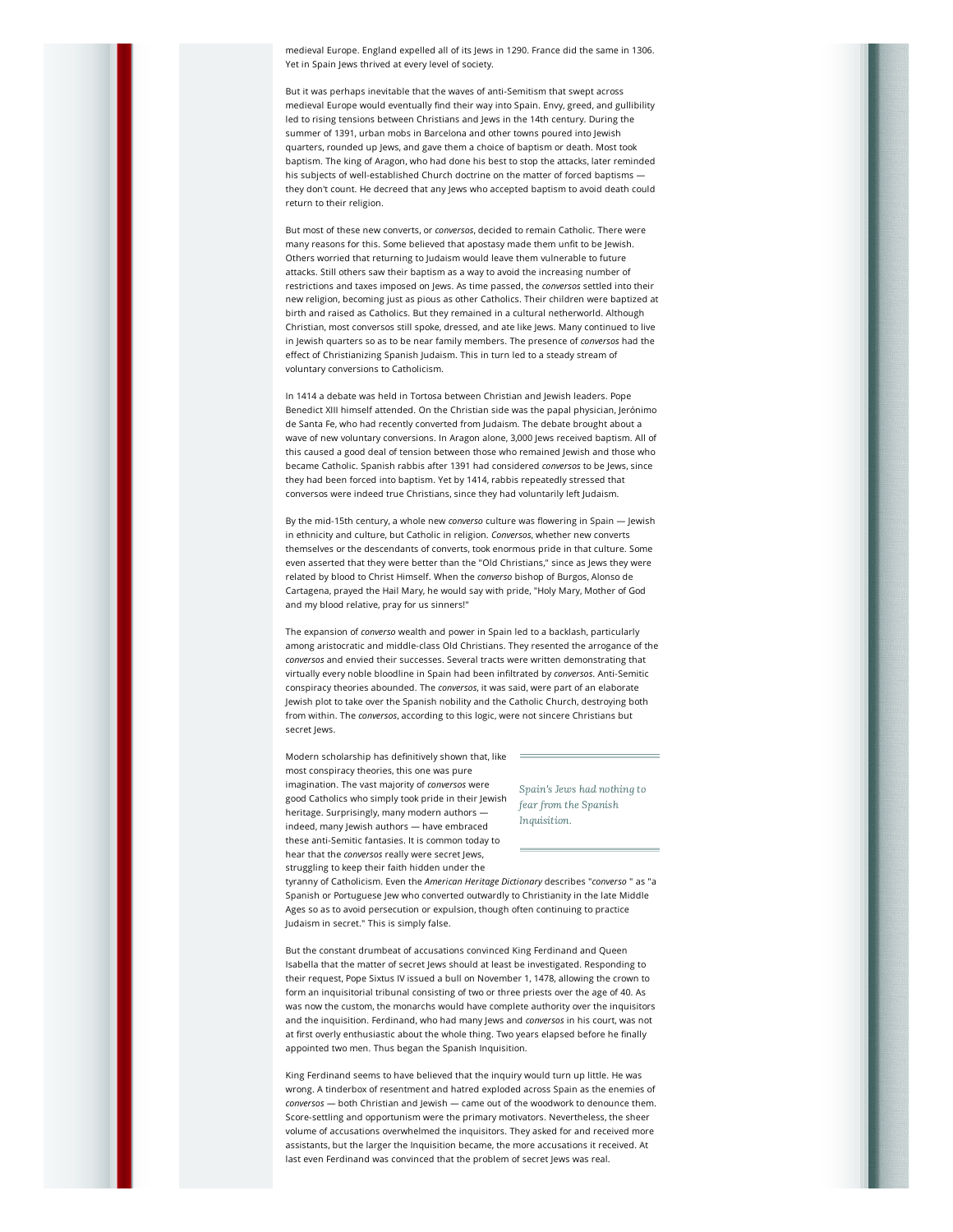In this early stage of the Spanish Inquisition, Old Christians and Jews used the tribunals as a weapon against their *converso* enemies. Since the Inquisition's sole purpose was to investigate *conversos*, the Old Christians had nothing to fear from it. Their fidelity to the Catholic faith was not under investigation (although it was far from pure). As for the Jews, they were immune to the Inquisition. Remember, the purpose of an inquisition was to find and correct the lost sheep of Christ's flock. It had no jurisdiction over other flocks. Those who get their history from Mel Brooks's History of *the World, Part I* will perhaps be surprised to learn that all of those Jews enduring various tortures in the dungeons of the Spanish Inquisition are nothing more than a product of Brooks's fertile imagination. Spain's Jews had nothing to fear from the Spanish Inquisition.

In the early, rapidly expanding years, there was plenty of abuse and confusion. Most accused *conversos* were acquitted, but not all. Well-publicized burnings — often because of blatantly false testimony — justiably frightened other *conversos*. Those with enemies often fled town before they could be denounced. Everywhere they looked, the inquisitors found more accusers. As the Inquisition expanded into Aragon, the hysteria levels reached new heights. Pope Sixtus IV attempted to put a stop to it. On April 18, 1482, he wrote to the bishops of Spain:

In Aragon, Valencia, Mallorca, and Catalonia the Inquisition has for some time been moved not by zeal for the faith and the salvation of souls but by lust for wealth. Many true and faithful Christians, on the testimony of enemies, rivals, slaves, and other lower and even less proper persons, have without any legitimate proof been thrust into secular prisons, tortured and condemned as relapsed heretics, deprived of their goods and property and handed over to the secular arm to be executed, to the peril of souls, setting a pernicious example, and causing disgust to many.

Sixtus ordered the bishops to take a direct role in all future tribunals. They were to ensure that the Church's well-established norms of justice were respected. The accused were to have legal counsel and the right to appeal their case to Rome.

In the Middle Ages, the pope's commands would have been obeyed. But those days were gone. King Ferdinand was outraged when he heard of the letter. He wrote to Sixtus, openly suggesting that the pope had been bribed with *converso* gold:

Things have been told me, Holy Father, which, if true, would seem to merit the greatest astonishment. To these rumors, however, we have given no credence because they seem to be things which would in no way have been conceded by Your Holiness who has a duty to the Inquisition. But if by chance concessions have been made through the persistent and cunning persuasion of the *conversos*, I intend never to let them take effect. Take care therefore not to let the matter go further, and to revoke any concessions and entrust us with the care of this question.

That was the end of the papacy's role in the Spanish Inquisition. It would henceforth be an arm of the Spanish monarchy, separate from ecclesiastical authority. It is odd, then, that the Spanish Inquisition is so often today described as one of the Catholic Church's great sins. The Catholic Church as an institution had almost nothing to do with it.

In 1483 Ferdinand appointed Tomás de Torquemada as inquistor-general for most of Spain. It was Torquemada's job to establish rules of evidence and procedure for the Inquisition as well as to set up branches in major cities. Sixtus confirmed the appointment, hoping that it would bring some order to the situation.

Unfortunately, the problem only snowballed. This was a direct result of the methods employed by the early Spanish Inquisition, which strayed significantly from Church standards. When the inquisitors arrived in a particular area, they would announce an Edict of Grace. This was a 30-day period in which secret Jews could voluntarily come forward, confess their sin, and do penance. This was also a time for others with information about Christians practicing Judaism in secret to make it known to the tribunal. Those found guilty after the 30 days elapsed could be burned at the stake.

For *conversos*, then, the arrival of the Inquisition certainly focused the mind. They generally had plenty of enemies, any one of whom might decide to bear false witness. Or perhaps their cultural practices were sufficient for condemnation? Who knew? Most *conversos*, therefore, either fled or lined up to confess. Those who did neither risked an inquiry in which any kind of hearsay or evidence, no matter how old or suspicious, was acceptable.

Opposition in the hierarchy of the Catholic Church to the Spanish Inquisition only increased. Many churchmen pointed out that it was contrary to all accepted practices for heretics to be burned without instruction in the Faith. If the *conversos* were guilty at all, it was merely of ignorance, not willful heresy. Numerous clergy at the highest levels complained to Ferdinand. Opposition to the Spanish Inquisition also continued in Rome. Sixtus's successor, Innocent VIII, wrote twice to the king asking for greater compassion, mercy, and leniency for the *conversos* — but to no avail.

As the Spanish Inquisition picked up steam, those involved became increasingly convinced that Spain's Jews were actively seducing the *conversos* back into their old faith. It was a silly idea, no more real than the previous conspiracy theories. But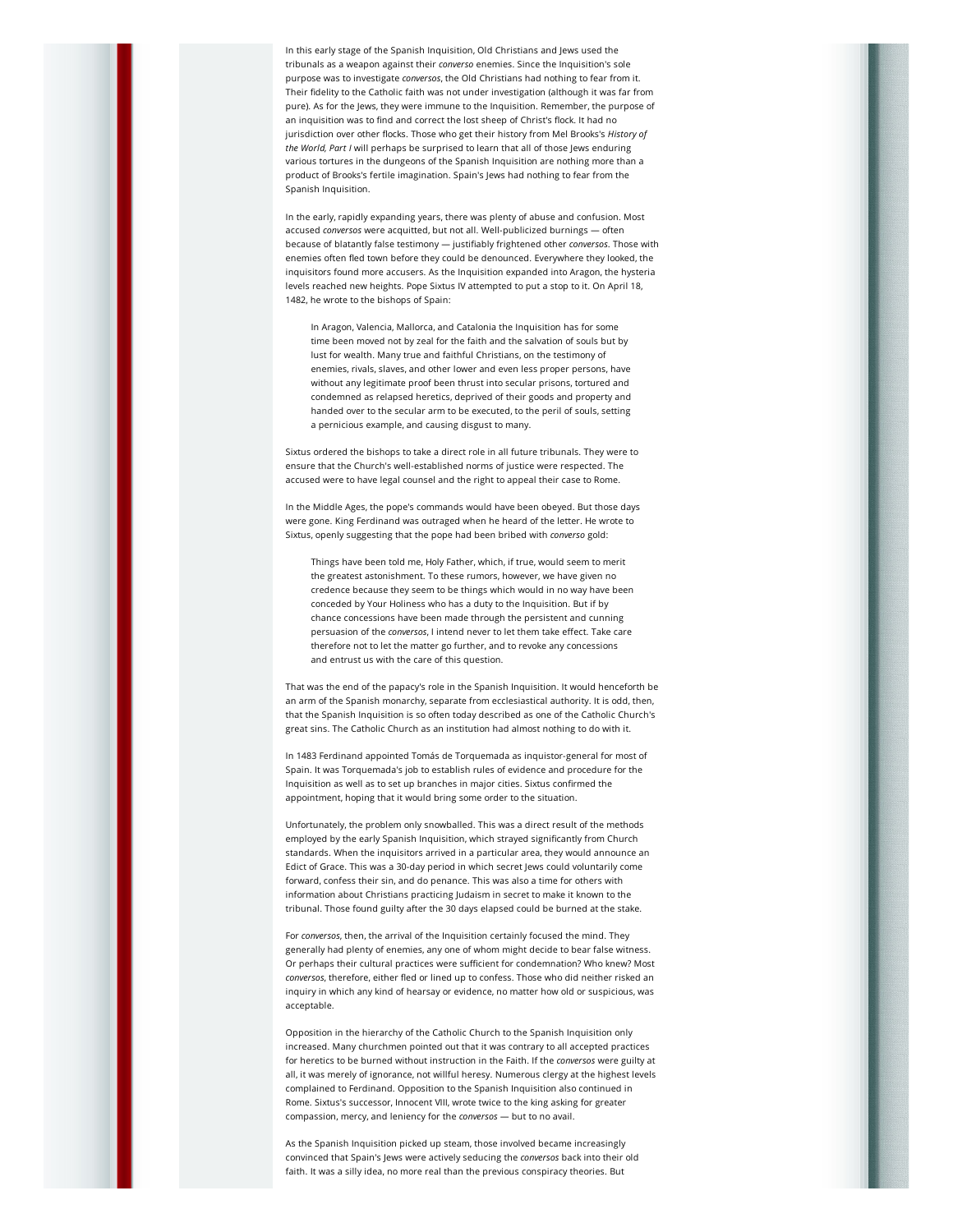Ferdinand and Isabella were influenced by it. Both of the monarchs had Jewish friends and confidants, but they also felt that their duty to their Christian subjects impelled them to remove the danger. Beginning in 1482, they expelled Jews from specific areas where the trouble seemed greatest. Over the next decade, though, they were under increasing pressure to remove the perceived threat. The Spanish Inquisition, it was argued, could never succeed in bringing the *conversos* back into the fold while the Jews undermined its work. Finally, on March 31, 1492, the monarchs issued an edict expelling all Jews from Spain.

Ferdinand and Isabella expected that their edict would result in the conversion of most of the remaining Jews in their kingdom. They were largely correct. Many Jews in high positions, including those in the royal court, accepted baptism immediately. In 1492 the Jewish population of Spain numbered about 80,000. About half were baptized and thereby kept their property and livelihoods. The rest departed, but many of them eventually returned to Spain, where they received baptism and had their property restored. As far as the Spanish Inquisition was concerned, the expulsion of the Jews meant that the caseload of *conversos* was now much greater.

The first 15 years of the Spanish Inquisition, under the direction of Torquemada, were the deadliest. Approximately 2,000 *conversos* were put to the flames. By 1500, however, the hysteria had calmed. Torquemada's successor, the cardinal archbishop of Toledo, Francisco Jimenez de Cisneros, worked hard to reform the Inquisition, removing bad apples and reforming procedures. Each tribunal was given two Dominican inquisitors, a legal adviser, a constable, a prosecutor, and a large number of assistants. With the exception of the two Dominicans, all of these were royal lay officials. The Spanish Inquisition was largely funded by confiscations, but these were not frequent or great. Indeed, even at its peak the Inquisition was always just making ends meet.

That was the end of the papacy's role in the Spanish Inquisition. It would henceforth be an arm of the Spanish monarchy, separate from ecclesiastical authority. It is odd, then, that the Spanish Inquisition is so often today described as one of the Catholic Church's great sins. The Catholic Church as an institution had almost nothing to do with it.

After the reforms, the Spanish Inquisition had very few critics. Staffed by well-educated legal professionals, it was one of the most efficient and

compassionate judicial bodies in Europe. No major court in Europe executed fewer people than the Spanish Inquisition. This was a time, after all, when damaging shrubs in a public garden in London carried the death penalty. Across Europe, executions were everyday events. But not so with the Spanish Inquisition. In its 350-year lifespan only about 4,000 people were put to the stake. Compare that with the witch-hunts that raged across the rest of Catholic and Protestant Europe, in which 60,000 people, mostly women, were roasted. Spain was spared this hysteria precisely because the Spanish Inquisition stopped it at the border. When the first accusations of witchcraft surfaced in northern Spain, the Inquisition sent its people to investigate. These trained legal scholars found no believable evidence for witches' Sabbaths, black magic, or baby roasting. It was also noted that those confessing to witchcraft had a curious inability to fly through keyholes. While Europeans were throwing women onto bonfires with abandon, the Spanish Inquisition slammed the door shut on this insanity. (For the record, the Roman Inquisition also kept the witch craze from infecting Italy.)

What about the dark dungeons and torture chambers? The Spanish Inquisition had jails, of course. But they were neither especially dark nor dungeon-like. Indeed, as far as prisons go, they were widely considered to be the best in Europe. There were even instances of criminals in Spain purposely blaspheming so as to be transferred to the Inquisition's prisons. Like all courts in Europe, the Spanish Inquisition used torture. But it did so much less often than other courts. Modern researchers have discovered that the Spanish Inquisition applied torture in only 2 percent of its cases. Each instance of torture was limited to a maximum of 15 minutes. In only 1 percent of the cases was torture applied twice and never for a third time.

The inescapable conclusion is that , by the standards of its time, the Spanish Inquisition was positively enlightened. That was the assessment of most Europeans until 1530. It was then that the Spanish Inquisition turned its attention away from the *conversos* and toward the new Protestant Reformation. The people of Spain and their monarchs were determined that Protestantism would not infiltrate their country as it had Germany and France. The Inquisition's methods did not change. Executions and torture remained rare. But its new target would forever change its image.

By the mid-16th century, Spain was the wealthiest and most powerful country in Europe. King Philip II saw himself and his countrymen as faithful defenders of the Catholic Church. Less wealthy and less powerful were Europe's Protestant areas, including the Netherlands, northern Germany, and England. But they did have a potent new weapon: the printing press. Although the Spanish defeated Protestants on the battlefield, they would lose the propaganda war. These were the years when the famous "Black Legend" of Spain was forged.

Modern researchers have discovered that the Spanish Inquisition applied torture in only 2 percent of its cases. Each instance of torture was limited to a maximum of 15 minutes. In only 1 percent of the cases was torture applied